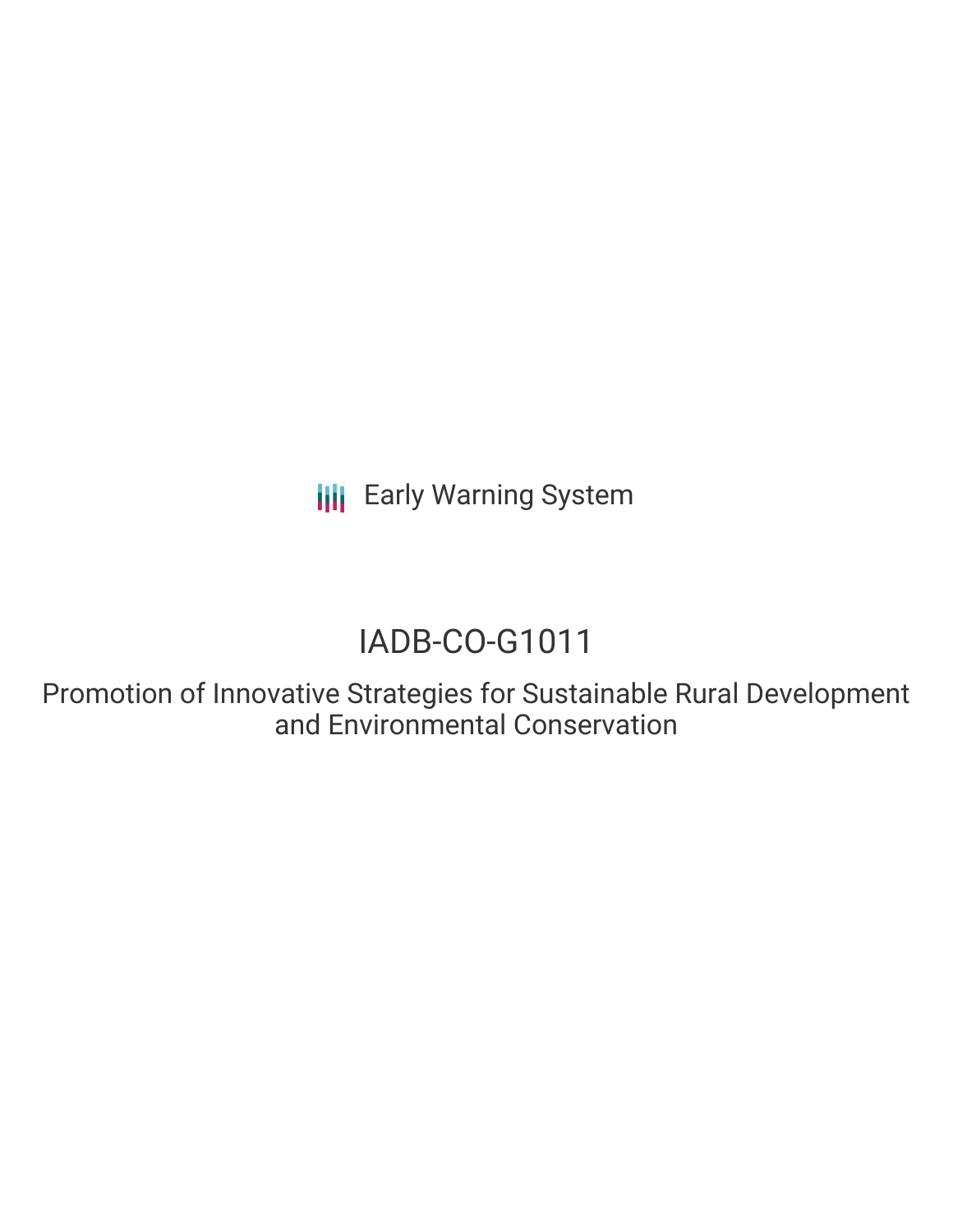

#### Early Warning System Promotion of Innovative Strategies for Sustainable Rural Development and Environmental IADB-CO-G1011

#### **Quick Facts**

Conservation

| <b>Countries</b>               | Colombia                               |
|--------------------------------|----------------------------------------|
| <b>Specific Location</b>       | Caquetá, Putumayo and Nariño.          |
| <b>Financial Institutions</b>  | Inter-American Development Bank (IADB) |
| <b>Status</b>                  | Approved                               |
| <b>Bank Risk Rating</b>        | B                                      |
| <b>Voting Date</b>             | 2019-03-18                             |
| <b>Borrower</b>                | Government of Colombia                 |
| <b>Sectors</b>                 | Agriculture and Forestry               |
| <b>Investment Type(s)</b>      | Grant                                  |
| <b>Investment Amount (USD)</b> | $$2.20$ million                        |
| <b>Project Cost (USD)</b>      | \$2.20 million                         |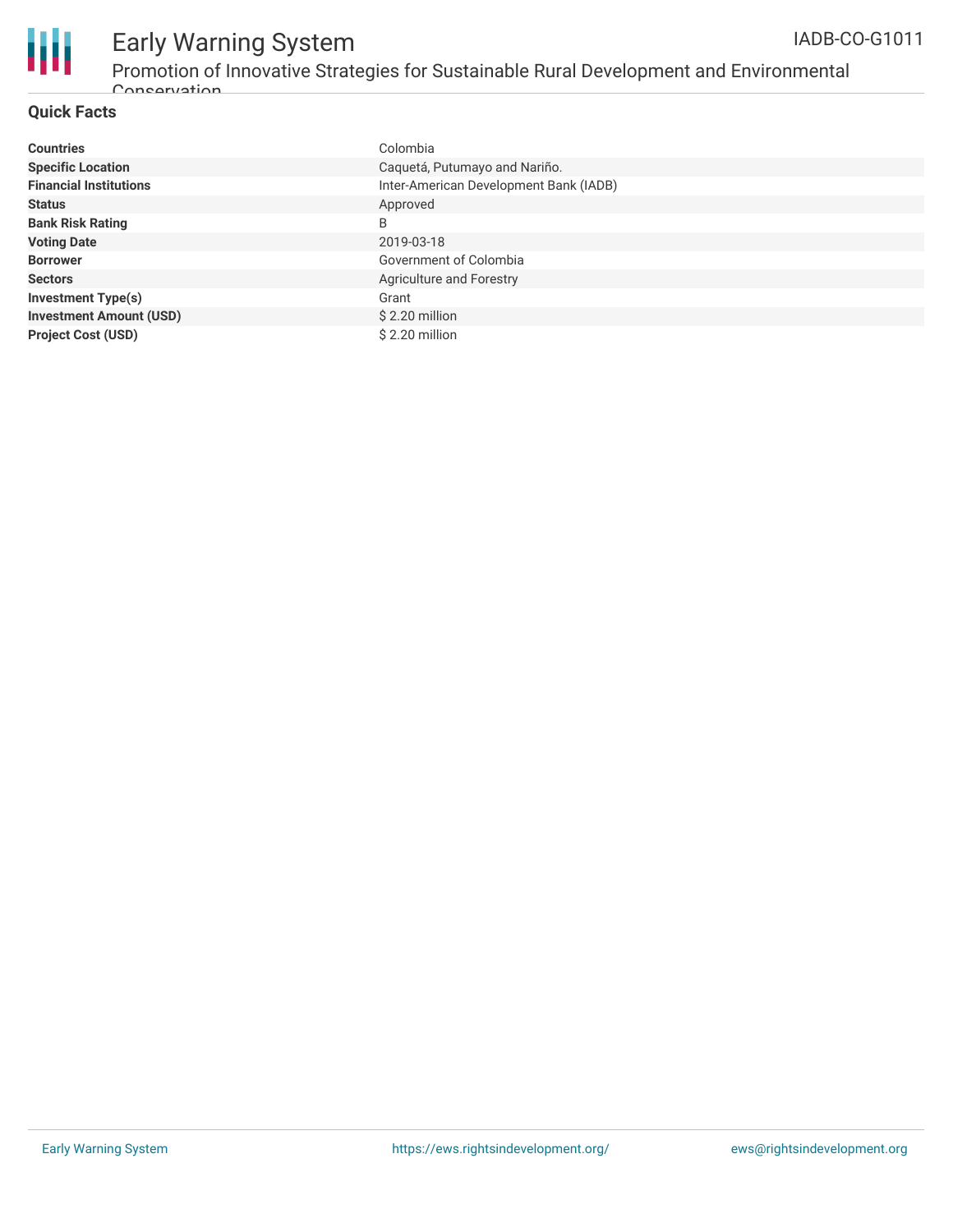

#### Early Warning System Promotion of Innovative Strategies for Sustainable Rural Development and Environmental Conservation

#### **Project Description**

The objective is to implement sustainable productive associative projects (agricultural, livestock, forestry, fishing and aquaculture) and sustainable businesses, already structured, whose purpose is the promotion of resilient and low carbon rural development in Caquetá, Putumayo and Nariño.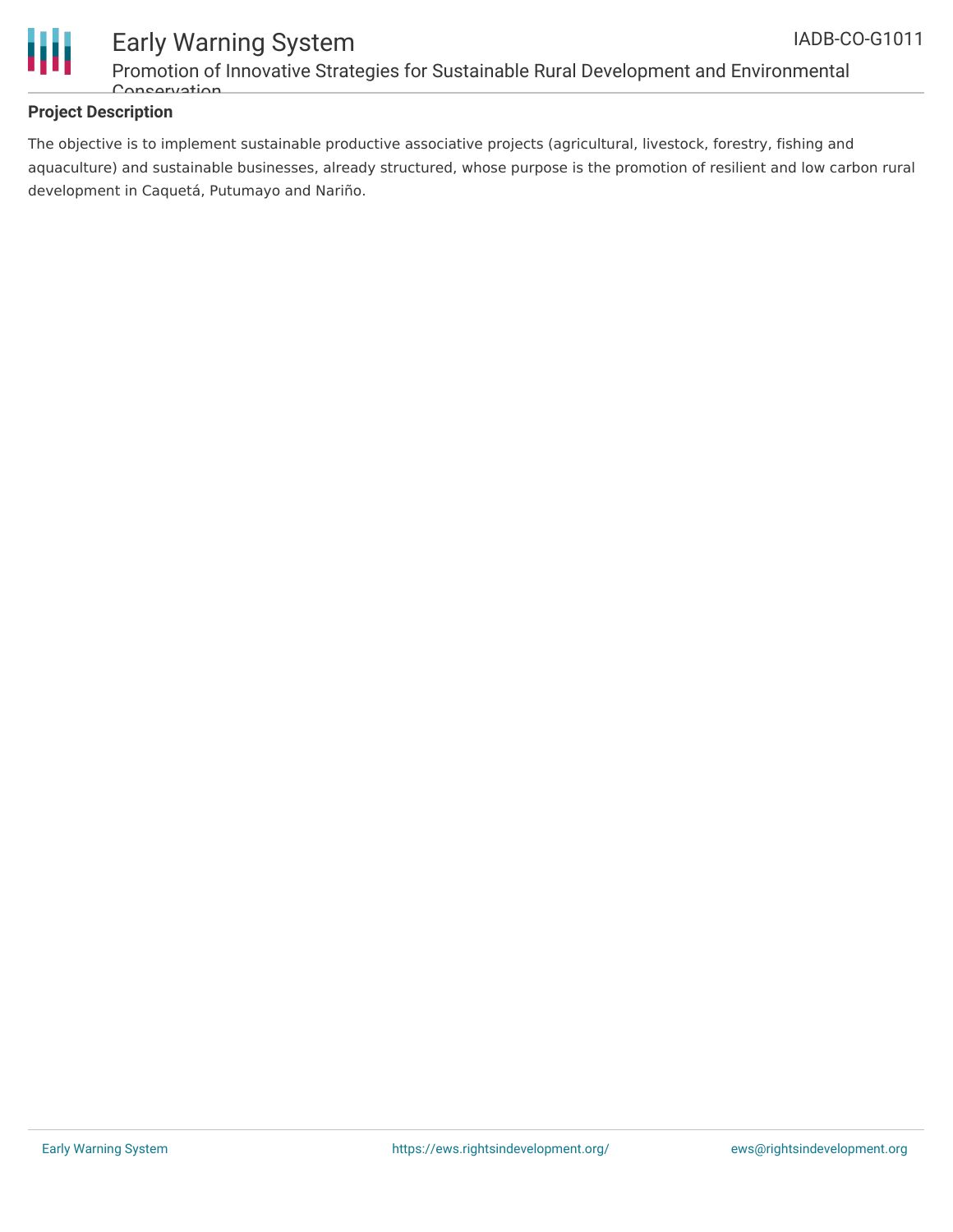

## Early Warning System

Promotion of Innovative Strategies for Sustainable Rural Development and Environmental **Concervation** 

#### **Investment Description**

• Inter-American Development Bank (IADB)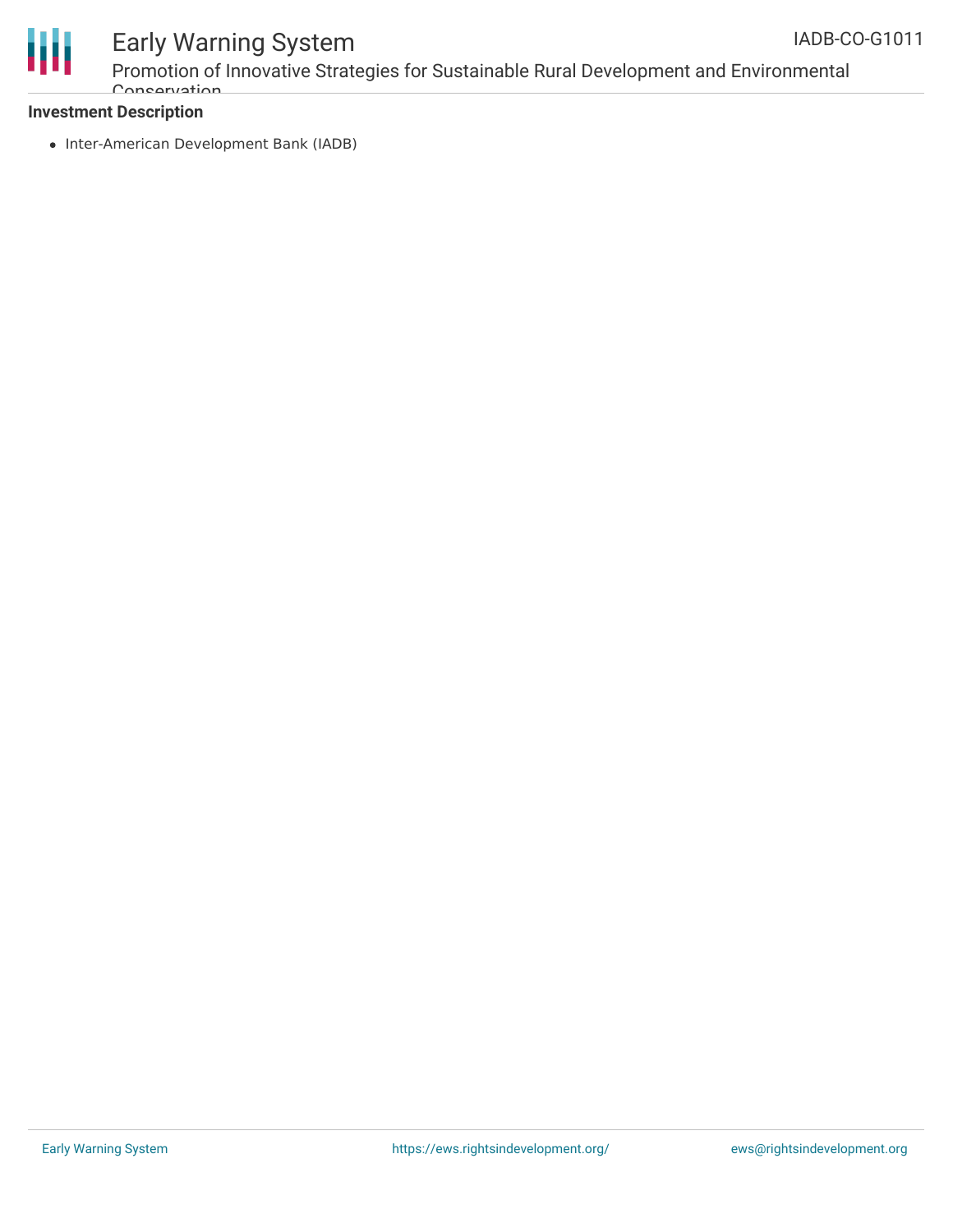

#### **Contact Information**

#### ACCOUNTABILITY MECHANISM OF IADB

The Independent Consultation and Investigation Mechanism (MICI) is the independent complaint mechanism and fact-finding body for people who have been or are likely to be adversely affected by an Inter-American Development Bank (IDB) or Inter-American Investment Corporation (IIC)-funded project. If you submit a complaint to MICI, they may assist you in addressing the problems you raised through a dispute-resolution process with those implementing the project and/or through an investigation to assess whether the IDB or IIC is following its own policies for preventing or mitigating harm to people or the environment. You can submit a complaint by sending an email to MICI@iadb.org. You can learn more about the MICI and how to file a complaint at http://www.iadb.org/en/mici/mici,1752.html (in English) or http://www.iadb.org/es/mici/mici,1752.html (Spanish).